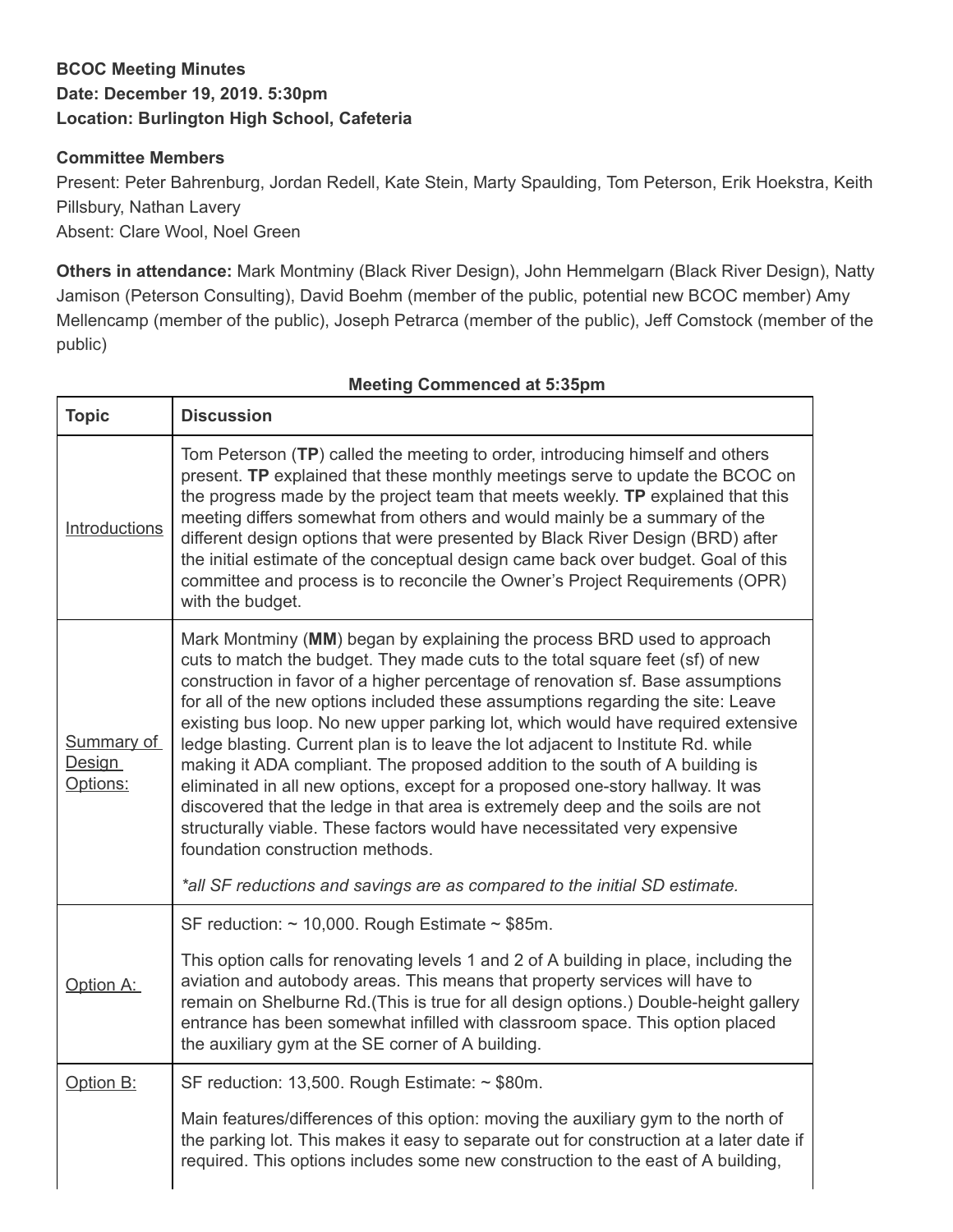|                                             | as well as new construction sandwiched between A and B. This option houses all<br>of the sciences in D building. F building to remain BTC with ADA upgrades,<br>renovation.                                                                                                                                                                                                                                                                                                                                       |
|---------------------------------------------|-------------------------------------------------------------------------------------------------------------------------------------------------------------------------------------------------------------------------------------------------------------------------------------------------------------------------------------------------------------------------------------------------------------------------------------------------------------------------------------------------------------------|
| Option C:                                   | MM did not spend much time summarizing this option, as it only provided \$7m in<br>savings, less savings than previous options.                                                                                                                                                                                                                                                                                                                                                                                   |
| Option D:                                   | SF reduction: 14,000. Rough Estimate $\sim$ \$11m in savings.                                                                                                                                                                                                                                                                                                                                                                                                                                                     |
|                                             | This option includes new construction connecting A and B buildings on the east<br>side, keeping new construction mostly out of the courtyard. Aspects of this remain<br>in current design iteration. The wooded area to the north and east of campus is<br>considered a natural area and has restrictions, including a 100 ft buffer zone,<br>complicating this option. Option D also allows lower cost options for piping from<br>the heating building (G) to the rest of campus.                                |
| Option E:                                   | SF reduction: 16,700. Rough Estimate $\sim$ \$16m in savings. This option included<br>renovating C building in place, however, that would result in a very spread-out<br>campus, which runs counter OPRs goal of consolidation. C building also has<br>significant structural issues and no elevator. All in all, too many issues to make<br>renovation feasible.                                                                                                                                                 |
|                                             | SF reduction: 21,600. Rough Estimate \$12m in savings.                                                                                                                                                                                                                                                                                                                                                                                                                                                            |
| Option F:                                   | L shaped addition that extends far out to the east side. This option was the most<br>highly developed and had sub-options. Includes a B-D connector, 2 story with 4<br>classrooms.                                                                                                                                                                                                                                                                                                                                |
|                                             | SF reduction: 25,000. Rough Estimate $\sim$ \$15m in savings.                                                                                                                                                                                                                                                                                                                                                                                                                                                     |
| Option G:                                   | This option placed the auxiliary gym to the east of the auditorium. Includes an L<br>shaped addition connecting A and B buildings and another L shaped addition<br>connecting B and D buildings. This B-D connector is in a location that would be<br>particularly difficult to construct due to restricted access. This would require a<br>great deal of construction in occupied areas, resulting in difficult access and<br>higher cost.                                                                       |
| Option H:                                   | SF reduction: 18,000. Rough Estimate $\sim$ \$16m in savings.                                                                                                                                                                                                                                                                                                                                                                                                                                                     |
|                                             | This option ties buildings B, C, D, and E together, making it very difficult in terms<br>of phasing. This connection exists at level 5 in building E, which is the highest<br>point on site. This results in accessibility issues due to a great deal of vertical<br>circulation and it keeps the facility very spread-out. (a negative)                                                                                                                                                                          |
| <b>Summary of</b><br>Option F<br>Variations | TP stated that the current design being developed is a variation on option F. MM<br>showed on screen the revised addition connecting A and B building, making it not<br>sprawl as much, and keeping it out of the 100ft natural area buffer zone.                                                                                                                                                                                                                                                                 |
| <b>Questions</b><br>from BCOC               | TP opened the floor to questions from the committee:                                                                                                                                                                                                                                                                                                                                                                                                                                                              |
|                                             | Kate Stein (KS): stated that she would just like to thank the project team for all of<br>their work, and that she remains very excited at the progress being made and how<br>the program goals have been maintained. Jordan Redell $(JR)$ : What is the current<br>estimated cost of the auxiliary gym? Has making it an add/alt been discussed?<br>MM: we haven't decided if it should be an add/alt. It is estimated to be roughly<br>\$1.8m. KS: the auxiliary gym is important program space for teams and PE |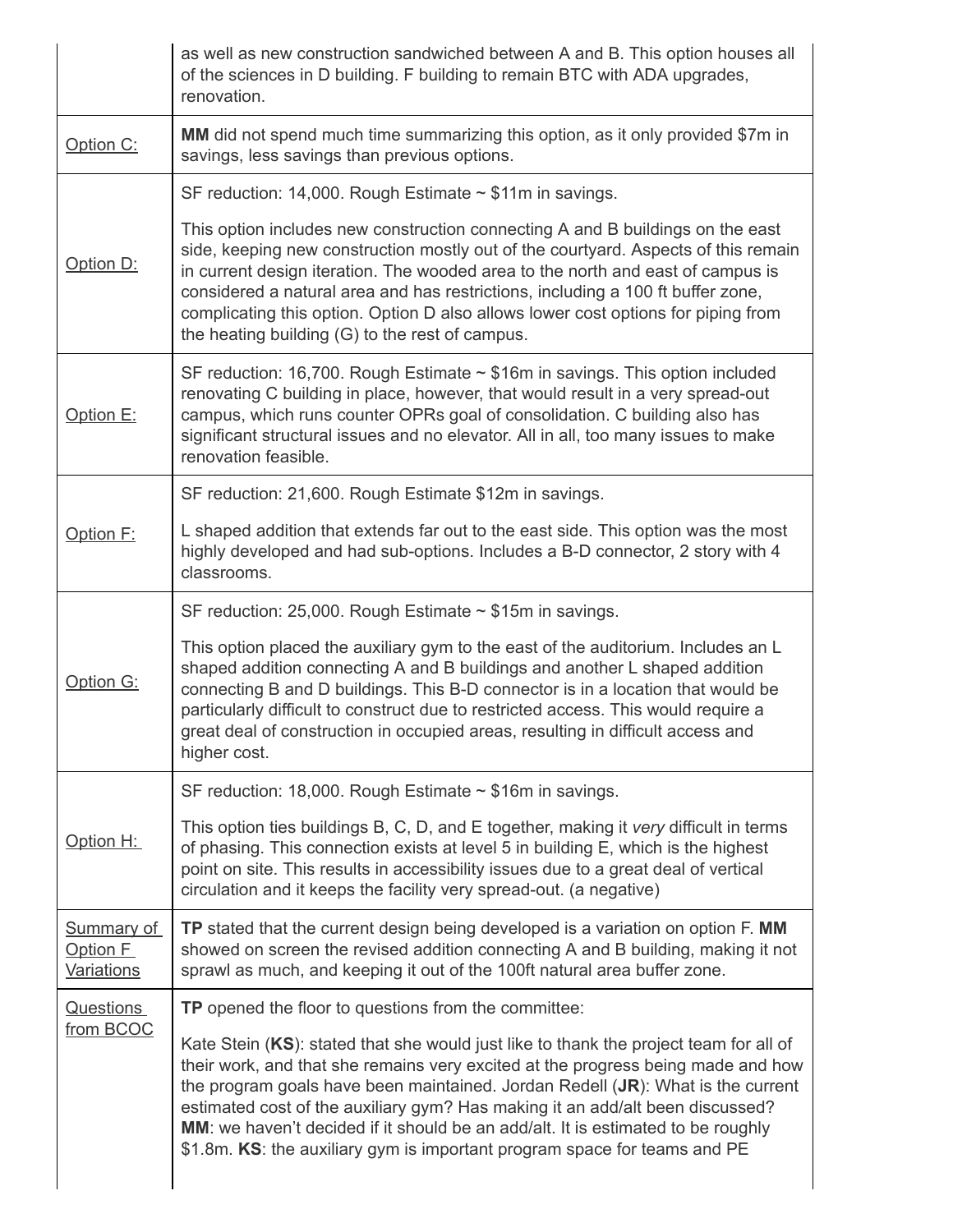|                                        | classes. It could potentially be a modest revenue stream as well if rented out. MM:<br>the aux gym also provides flex space during construction.                                                                                                                                                                                                                                                                                                                                                                                                                                                                                                                                                                                                                                                                                                                                                                                                                                                                                                                                                                                                                                                                                                                                                                                                                                                                                                                                                                                                                                                                                                                                                                                                                                                                                                                                                                                                                                                                                                                                                                                                                                                                                                                                                                                                                                                                                                                                                                                                                                                                                                                                                                                                                                                                                                                                                                               |
|----------------------------------------|--------------------------------------------------------------------------------------------------------------------------------------------------------------------------------------------------------------------------------------------------------------------------------------------------------------------------------------------------------------------------------------------------------------------------------------------------------------------------------------------------------------------------------------------------------------------------------------------------------------------------------------------------------------------------------------------------------------------------------------------------------------------------------------------------------------------------------------------------------------------------------------------------------------------------------------------------------------------------------------------------------------------------------------------------------------------------------------------------------------------------------------------------------------------------------------------------------------------------------------------------------------------------------------------------------------------------------------------------------------------------------------------------------------------------------------------------------------------------------------------------------------------------------------------------------------------------------------------------------------------------------------------------------------------------------------------------------------------------------------------------------------------------------------------------------------------------------------------------------------------------------------------------------------------------------------------------------------------------------------------------------------------------------------------------------------------------------------------------------------------------------------------------------------------------------------------------------------------------------------------------------------------------------------------------------------------------------------------------------------------------------------------------------------------------------------------------------------------------------------------------------------------------------------------------------------------------------------------------------------------------------------------------------------------------------------------------------------------------------------------------------------------------------------------------------------------------------------------------------------------------------------------------------------------------------|
| <b>Questions</b><br>from the<br>public | TP opened the floor to questions from members of the public in attendance. Amy<br>Mellencamp (AM): one of the initial desires of this project was to have grouped<br>classrooms with 'learning communities'. Does the current design only have<br>traditional classrooms? TP: with this current plan, there are far fewer opportunities<br>for these learning communities than with the conceptual design and first SD. They<br>are not definitively eliminated though. AM: is it really feasible for D building to hold<br>all of the sciences? How many classrooms are there? MM: there are 7 science<br>classrooms with prep rooms. AM: I don't see how that could work. Final comment,<br>the site of the aux gym is very important. Must be easily accessible and easily<br>monitored for security and safety. JR: the aux gym is a large, standalone cost. Are<br>there other, similar big ticket items that have been considered as add/alts? TP:<br>Your're right that the aux gym stands out in that regard. There are not any other<br>obvious items that don't cut into the OPRs. We believe that the current plan<br>represents the bare minimum requirements to meet the project goals. Member of<br>the Public, Jeff Comstock $(JC)$ : It seems that there are conflicts between the best<br>design ideas and the construction schedule. Has altering the schedule been<br>considered to help with cost? TP: I'm a little unsure of what you are asking, but we<br>have considered every option to provide savings. Every option still results in a<br>cost crunch. Our plan is still evolving and working toward reconciling the budget,<br>OPRs, and design. Member of the public, Joseph Petrarca (JP): I filled out<br>comment forms and submitted comments online as well, but never heard back.<br>What happened before the bond vote? How did we end up here? Why was no<br>testing performed prior to design? Why were there no estimates performed before<br>the bond vote? TP: These decisions predate my involvement in the project, but<br>from what I know, there was not much money available for testing ahead of time.<br>JP: What level of detail were the plans at when the bond went out for voting?<br>Couldn't it have been estimated better at that point? TP: At the time of the bond<br>vote the drawings were only conceptual, not very detailed. JP: How could you go<br>to bond vote with that? TP: the city's debt limit was a factor in developing the<br>budget. JP: This bond was sold to voters promising 21st century learning<br>environments and that has to stay. TP: we all agree. JP: color / 3D drawings<br>would also help in presentation. JR: The city's debt limit was not the only<br>determining factor in making the budget. TP: No, but it was a factor. KS: The<br>school board came up with 3 tiers of options, and ended up going beyond even<br>the top tier. |
| Overview of<br>current<br>design       | TP: with our little time left, I'd like to briefly go over the current design. MM:<br>Presented the color-coded floor plans of the current working design. JP: It is clear<br>you are working hard here. Vertical circulation seems like the challenge. TP: the<br>current SD estimate is in the hands of Whiting Turner. We are being as<br>painstaking as possible, having many meetings to hash out every detail. The bad<br>news is the price looks like it will still come in too high. JR: What other changes<br>can be considered to meet budget? TP: We could explore lesser extent of<br>renovations. Frankly, these buildings need a lot, and it wouldn't serve BSD in the<br>long run to not renovate fully. We are exploring other funding options. There isn't<br>much else that can be cut without affecting OPRs. JP: then what? JR: what is the<br>process of exploring other funding? Will that delay construction even more? Do<br>OPRs need to change? What is the timeline? TP: good questions, ones we have<br>been asking ourselves. Our role as the BCOC is to provide all of the information to<br>the school board, who has the power to make the decision. John Hemmelgard:<br>Could this process cause delays? Yes it could. JP: keeping the public informed                                                                                                                                                                                                                                                                                                                                                                                                                                                                                                                                                                                                                                                                                                                                                                                                                                                                                                                                                                                                                                                                                                                                                                                                                                                                                                                                                                                                                                                                                                                                                                                                                                        |